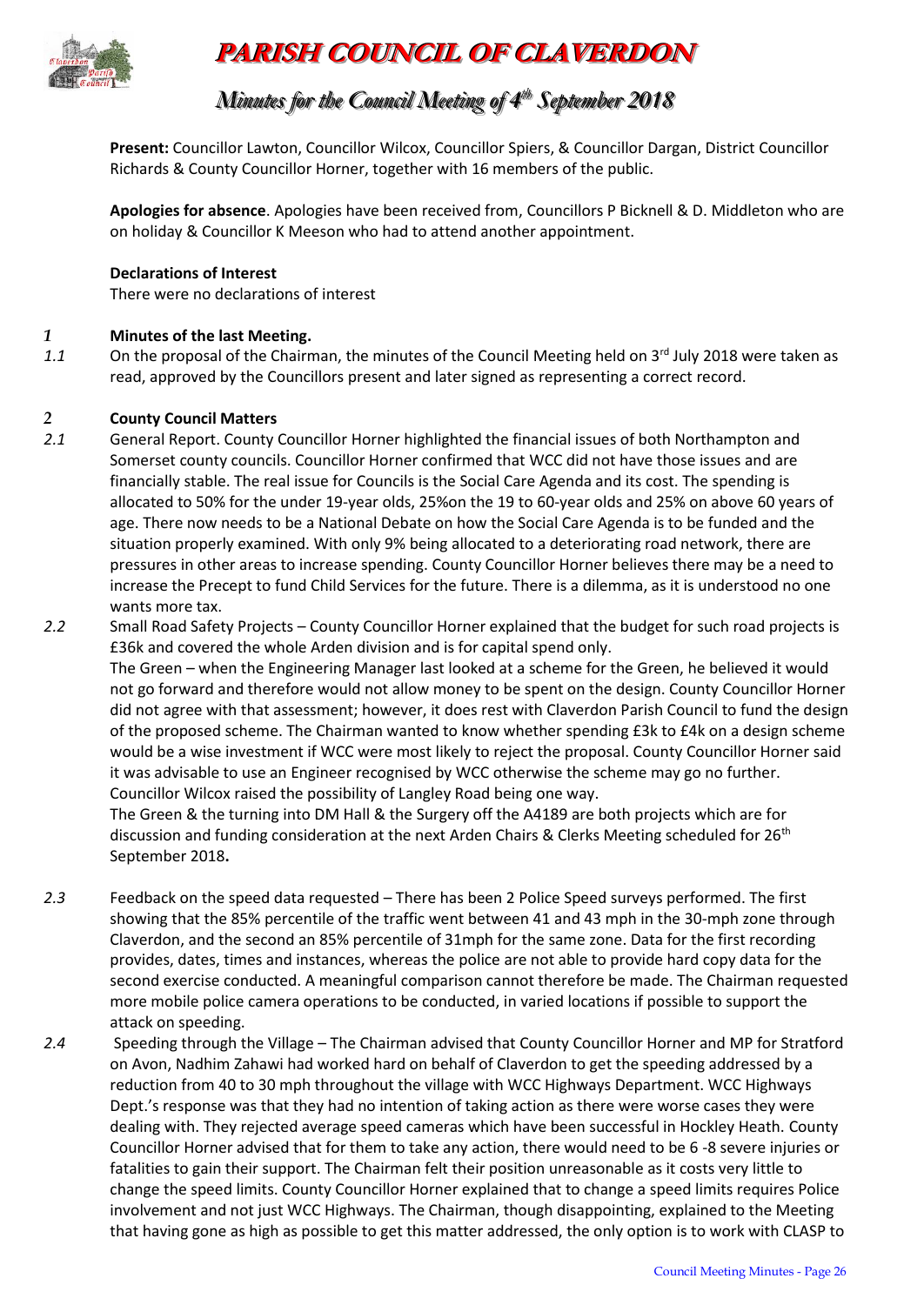reinstate the use of the speed guns and asked the Councillors for their thoughts. County Councillor Horner was aware that it had been a major challenge to get the 3 people needed to operate the speed gun at any one time. County Councillor Horner recommended that if the Village were keen to see speeding addressed, then more need to join the Speed Watch.

- *2.5* The Chairman invited questions from the Public.
- 2.5.1 Dan Powell, Head of Claverdon Primary School, was welcomed by the Chairman. Mr. Powell advised that the school has a successful unofficial one- way system already operated by the parents using Langley Road. The voluntary adoption of the one-way approach could be used as a case study to show how the flow of traffic in the Village improves as a result. Mr. Powell would be happy to provide Claverdon Parish Council with a report to show it works. Frustrations are experienced when parents park inappropriately, especially on the zig zag area, and it has been unnecessarily problematic to secure warden support and ticketing. Mr. Powell advised, that due to work on Breach Lane, parking will become more challenging soon with staff having to park on Breach Lane. County Councillor Horner advised that there would need to be evidence that a one-way system was supported by residents.
- 2.5.2 Peter Morgan said that he had not been approached in the last two years to operate the hand-held speed detection devices. The Chairman believed that Les Edwards has struggled for volunteers but hoped that volunteers could be recruited through request in the Parish Magazine. Rachael Gunningham felt that the letters sent out to speeding drivers as a result of Speed Watch were ineffective as they were not supported by any enforcement process and so residents don't get involved because nothing happens afterwards. County Councillor Horner explained that the instances of speeding captured contributed to the speeding data collected by the Police and was good evidence. In addition, if there are a lot of instances, the Police will come out, but it takes a lot of time and effort.

# *3* **District Council Matters**

- *3.1* General Report Following the change in leadership of Stratford District Council, activity has been quiet in recent months whilst the new structure settles down. However, there are planning concerns over the 3 major housing site developments (Lighthorne Heath, Canal Quarter & Long Marston). With different reasons for delays for each development, 5.5k to 6.0k future homes are affected. This impacts the Core strategy and the 5-year housing plan contained therein. If the Canal Quarter project and Long Marston cannot meet the timescales, then reserve sites will be reviewed to adhere to the Core strategy. If the Core strategy is set aside, the NPPF allows developers to review sites, not previously considered. The Chairman & District Councillor Richards have been focused on getting the current developments advanced to avoid this happening.
- *3.2* Councillor Wilcox highlighted the need to respond to the SSHLA consultation document and the reserve site identified in the report to accommodate 700 houses. Councillor Wilcox provided the Parish Clerk with a draft response to the consultation that was accepted by Councillors. The Chairman explained that Claverdon Parish is washed over by greenbelt and there has to be exceptional circumstances for building to be approved. If Claverdon Hall Farm were to propose building 700 houses, it would be opposed.
- 3.3 District Councillor Richards advised that the Cabinet Meeting on 10<sup>th</sup> September would look at a purposebuilt housing centre to address the £0.5m annual DC spend on bed & breakfast accommodation for the homeless.

# *4* **Public Input**

- *4.1* The Green- Anthony Darch asked whether the plans for the Green were in limbo and did the Parish Council have to vote forward money for the project? The Chairman explained that firstly the Parish Council would have to firstly employ a suitable highway engineer to design a scheme and that the matter would be discussed in the future.
	- *4.2* Rachel Gunningham questioned the delay in the issue of the July draft minutes and the process undertaken by the Parish Council. The Chairman & Councillor Dargan explained that the process conformed to the legal requirements and that the best way to know what happens at Council meeting is to attend or accept the timing and process of distribution of the minutes. The Chairman confirmed that there was no intention to change the process.

### *5* **Planning**

# *5.1* **Update on previously considered applications**.

- 5.1.1 Little Orchard, Station Road 18/01368/TPO T1 Holly fell approved
- 5.1.2 The Laurels, Henley Road, 18/01369/FUL Planning permission with conditions was granted on 24<sup>th</sup>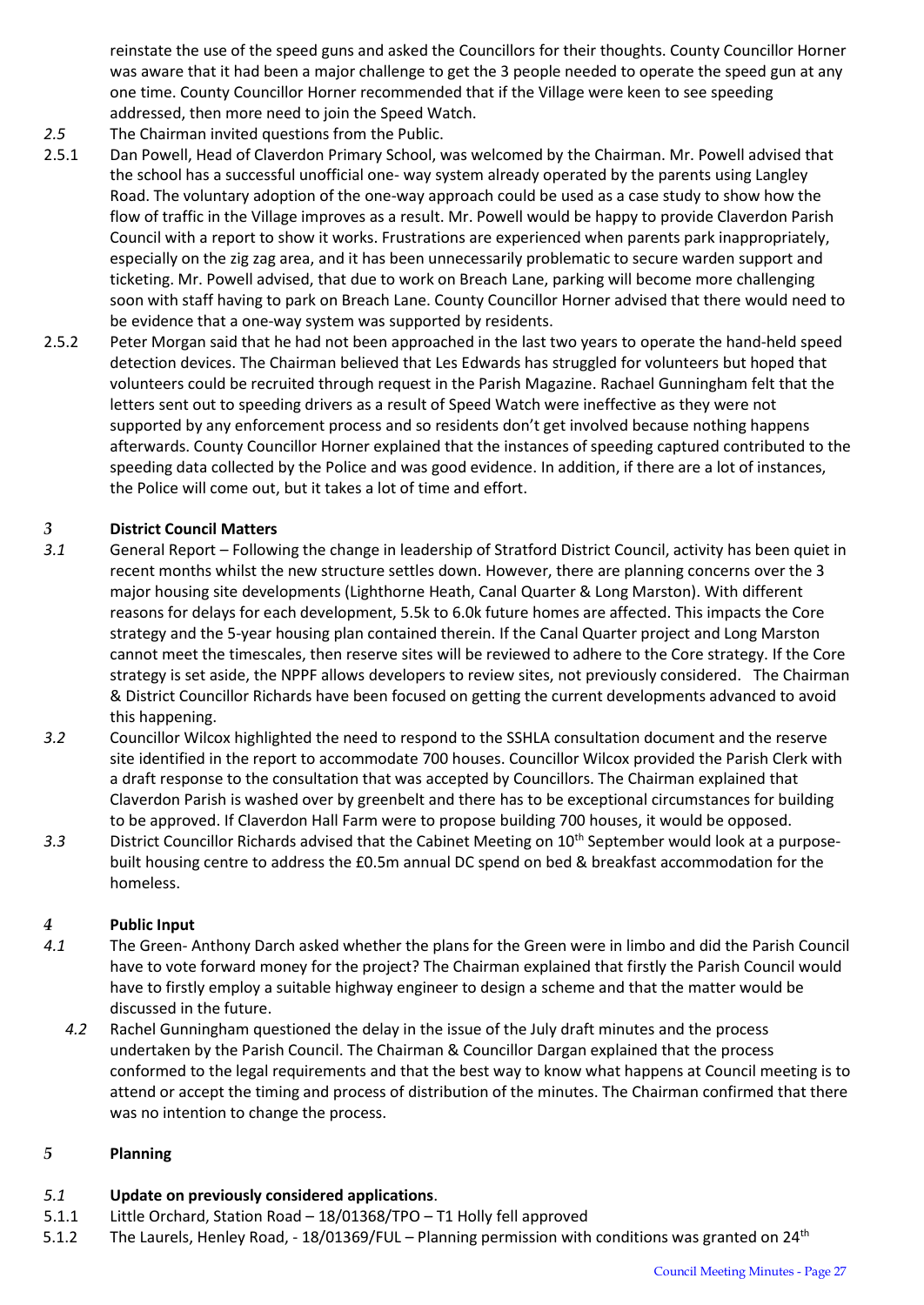July 2018 for the construction of a garage.

5.1.3 The Ridge, Langley Road – 18/01431/VARY. Variation of condition 2 (approved plans) of planning permission 17/02558/VARY to allow the installation of a light well, store and plant at basement level and alterations to the roof pitches. Original Description of Development: Demolition of existing dwelling and construction of a replacement dwelling and detached double garage. The application was approved by SDC on 7 July 18.

## *5.2* **Applications Responded to Inter-meeting**

- 5.2.1 9 Morgan Close 18/01705/FUL 2 storey side extension and single storey rear extension. After circulation of the details to Councillors for their consideration, a response of "No Objection" was submitted
- 5.2.2 Old Barn, Station Road 18/01765/FUL. Single storey conservatory extension to the side & single storey orangery extension to the rear. After circulation of the details to Councillors for their consideration, a response of "No Objection" was submitted
- 5.2.3 Airfield, Snitterfield Road, Bearley, CV37 0EG 18/01253/VARY Removal of Condition 1 of application reference 10/01059/VARY. The condition limits the permission to a temporary period and permanent permission is now sought. The above application has been received as Claverdon Parish Council are being notified as an adjoining Parish Council. After circulation of the details to Councillors for their consideration, a response of "No Representation" was submitted
- 5.2.4 Kington Grange Farm, Kington Lane 18/02160/VARY. Variation of condition 2 of planning permission 17/02221/FUL to allow the demolition and rebuilding of the eastern elevation of the building. Original Description of Development: Change of use of brick built agricultural Threshing Barn to a residential dwelling with associated internal and external works. After circulation of the details to Councillors for their consideration, a response of "No Representation" was submitted

# *5.3* **Applications for Discussion at this meeting**.

- 5.3.1 The Pines, Claverdon 18/02510/TREE. T1 flowering cherry Fell, T2 holly Remove leaning trunk. T3 - cedar - Remove lower deadwood branch. After consideration by the Councillors, a decision was made to submit a response of No Objection.
- 5.3.2 Denemoor, Lye Green Claverdon 18/02572/TREE. T1, T2, T3, T5 and T6 limes) and T4 and T7 (beech) - Repollard removing 2 to 3 metres to previous pruning points. After consideration by the Councillors, a decision was made to submit a response of No Objection.
- 5.3.3 Old School House Langley Road 18/02137/FUL. Demolition of existing conservatory and construction of single storey rear extension. After consideration by the Councillors, a decision was made to submit a response of No Objection providing the new bricks matched the existing brickwork as closely as possible.

### *5.4* **Other Planning Issues**

5.4.1 Building works at Langley Road – Changes in site levels to paddock (in connection with adjoining house development) A decision on application 18/01410/FUL was not made by the Planner at SDC on 14<sup>th</sup> August 18. SDC requested further information from the developer for the proposed planting & drainage schemes as there is insufficient details for how they will deal with the mound and the re. occurrence of standing water.

SDC are aware that the Parish Council support reinstatement of the field. It was noted that this would mean significant disruption in the area and a lot of work to reinstate. There is a possibility that the decision will be passed to the next available Committee Planning Meeting. Any enforcement action is pending, awaiting the outcome of this application. SDC confirmed on 4<sup>th</sup> September that they had received further information from the Agent and will provide this to Consultees later in the week for comment.

- 5.4.2 The Fieldings, Langley Road **–** Update awaited from Enforcement Officer at SDC
- 5.4.3 Breach Lane Work has commenced on building the 3 social houses at the designated site on Breach Lane. The work has necessitated the widening of Breach Lane. Dan Powel explained the problems this posed for the Junior School & has had to ensure that a path has been put in place for safe access for the school children. The Chairman asked whether it was appropriate for the Parish Council to ask SDC Enforcement to review the situation against the plans. The Councillors agreed that this was advisable.

### *6* **Neighbourhood Plan**

*6.1* Update on current progress -

As the funding of £8750 has been received against a possible grant of £9000, the funding is all but exhausted, and so a cost estimate to complete the Neighbourhood Plan is as follows – Avon Planning Consultancy Fees estimate -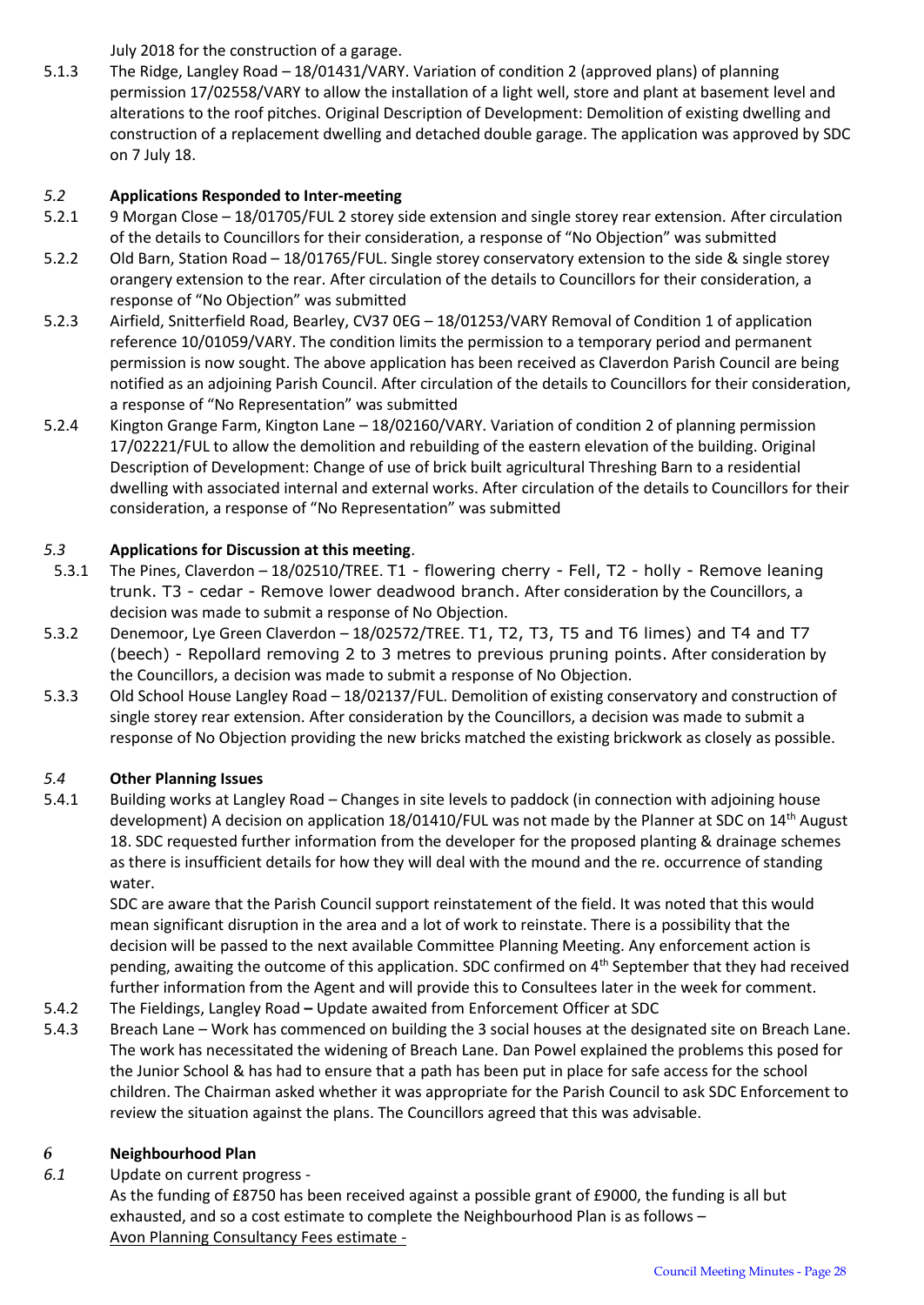- $\circ$  Meeting attendance and communications 3 meetings of 2 hours & travel = 6 hours £360
- $\circ$  Review of technical comments following Reg 14 consultation est. 1 day £480
- o Pre-submission version of NDP following Reg 14 consultation. Est. 1 day £480
- $\circ$  Prepare a Basic Conditions Statement for submission with the NDP 8 hours £480
- o Liaison with SDC over Examination 2 hours £120
- o Review of Examiners Report & negotiations with SDC over preparation of Referendum Version of NDPest. 1day - £480.

Total consultancy estimates of £2400 exc. VAT

Room Hire for 6 meetings - £120, plus printing and stationary costs estimate - £100.

#### **TOTAL Estimate £2620.**

The Neighbourhood Plan will need to be sent to all households in Claverdon and there will be a referendum. The Meeting considered the cost estimate and felt that other costs would be needed to complete the process. Councillor Dargan supported the designated spend as this was valuable project to protect the Parish and complete its purpose to secure future CIL funds. The Chairman agreed and proposed the spend be authorised of £2620. This was seconded by Councillors.

#### *7* **Policing & CASE (Claverdon Area Safer Environment)**

*7.1* Request for Funding. Presentation by Paul Johnson. The Councillors were provided with a pack of information to review and was given in support of a request for funding of £5000 towards the installation of the first 2 ANPR Cameras in the Village. Paul Johnson provided the Meeting with an overview of CASE, how it came about, its objectives and the areas of crime prevention that the requested funding was for. Both Paul Johnson & Andy Wilkes has been to Barston Parish Council to see how their ANPR cameras worked and the effect they had since installation. The evidence of reduction in crime and speeding was encouraging. Copies of the packs provided to the Meeting are available by emailing [caseclav5@gmail.com.](mailto:caseclav5@gmail.com) CASE have identified one private site to locate an ANPR camera and briefly appraised the Meeting of the legal requirements. Councillor Wilcox said that some residents had told him that they did not want ANPR cameras. Paul Johnson confirmed that they would be doing door to door visits explaining the project and purpose of taking these actions to address concerns about the cameras. The project requires a further 3 locations. Councillor Dargan applauded both Paul & Andy for their hard work and how quickly they have progressed this project and had no hesitation in supporting their work and would be making a personal donation. The group have raised £1k so far and expected the project cost total £15k. The Chairman thanked Paul Johnson for his presentation and explained that the Parish Council would need time to digest the information provided and ask questions before any final decision can be made as it is public money. The Chairman confirmed that detailed costs would need to be presented and supported by 3 tenders before a decision can be made. The agreement in principle to support the requested was proposed by The Chairman and seconded by Councillor Spiers & Councillor Dargan. The Parish Council do look to support schemes to reduce crime providing it is justified.

## *8* **Recreation Field**

- *8.1* Tender Process The Chairman, advised that a detailed tender document for the extension and refurbishment of the pavilion had been compiled and sent to 3 local contractors on 3<sup>rd</sup> September with a reply date at the end of September. The tender documents will be returned to The Chairman and be opened all together in the presence of the Parish Clerk to accord with the Standing Orders & Financial Regulations. The tender has not been advertised yet in the local press. Consideration was given to the publication to be used and Councillors agreed to advertise the tender document in the MidWeek to see if there is any interest in the project.
- *8.2* Grant Funding for the Pavilion extension & refurbishment. Anthony Darch kindly updated the meeting on the approach that has been made to Sport England Community Asset Fund. Following initial discussions with them Anthony feels they have a strong case as there are two sports conducted at the ground and each has several teams. Sport England do require proof that other funding avenues have been used successfully as they will be the "last resort" in terms of grant funding. In addition, ECD grants have been explored for a small kitchen. Any grant application would have to be in the name of the Parish Council. Anthony Darch would like a meeting to progress and confirmed that the application was in progress and that Sport England would make an offer 6 to 8 weeks after the application is received. The Chairman explained that the tenders were due back at the end of September and no contract could be awarded without the funds to complete being in place. The asbestos removal quotes ranged from £10k to £15k and further work would be needed to understand the most cost-effective removal of the asbestos. The Chairman & Councillor Dargan agreed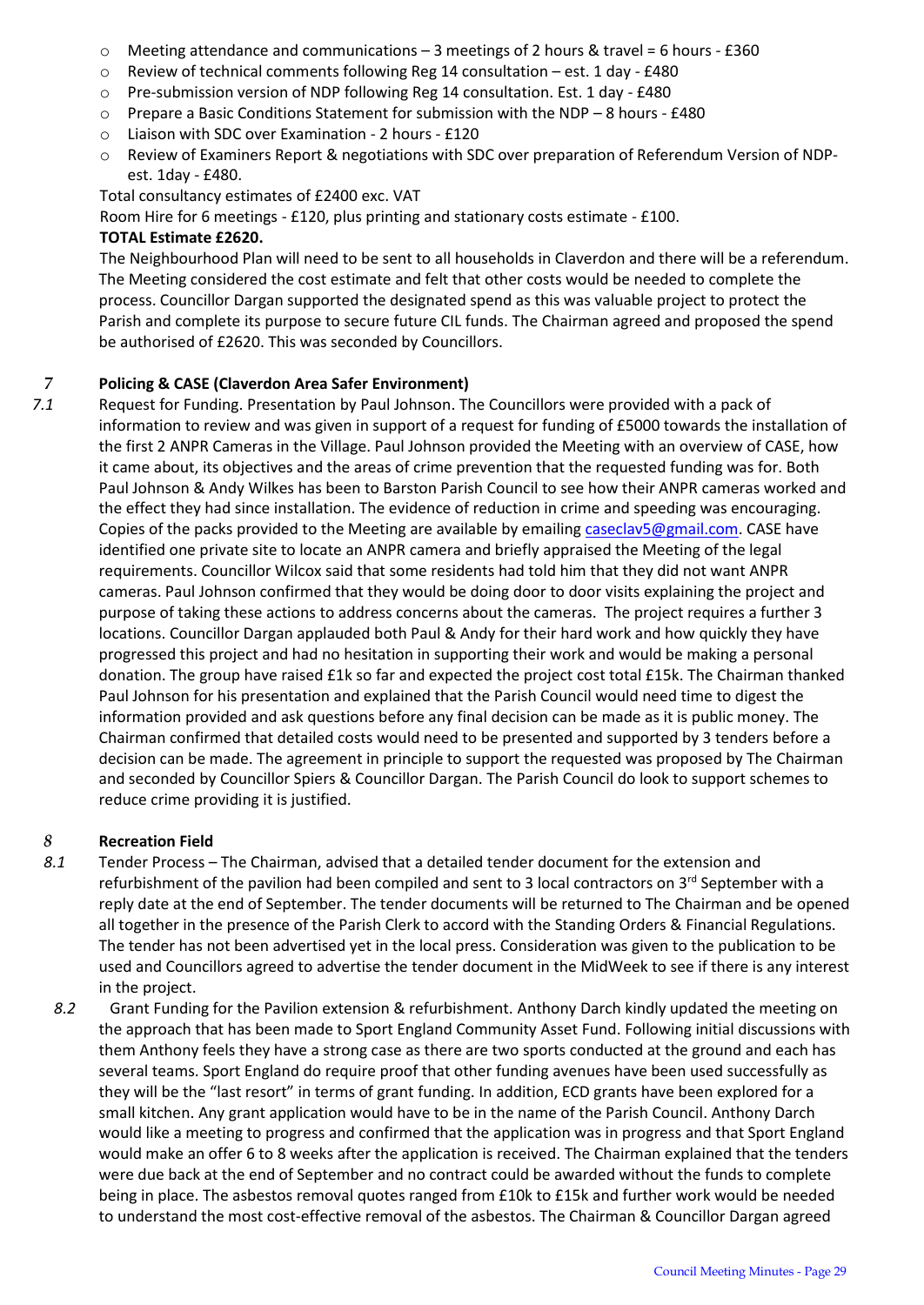that there will need to be a meeting with representatives of the football club present as well, to progress the grant funding. The Chairman thanked Anthony Darch for his input and work to date.

- *8.3* Recreation Ground Children's' Play Area. Emma Foulerton has progressed quotes for the Children's Play area at the Recreation Ground and has done sterling work. The funds now approach £8k, however the current plans require funding of £62k plus VAT, and so work continues to raise more money, seek other quotes and possibly amend the proposal. The Chairman confirmed that there would be outside exercise equipment as part of the plan, however all 3 projects (The pavilion refurbishment, the asbestos removal and the children's play area) must all be kept as separate projects.
- *8.4* Update on possible Planning Application for the enlarged play area carried forward to next Meeting
- *8.5* Agreements with Sports Clubs using the Recreation Field & Costs incurred to sustain the facility over the last 2 years. The Meeting reviewed the direct costs associated with Recreation Ground and noted the costs incurred over and above the income received for the 2-year ended 31<sup>st</sup> March 2018. The draft contract submitted to Claverdon Football Club has not yet been signed.

#### *9* **Footpaths /Bridlepaths**

- *9.1* Access to the Boys Club Field off Breach Lane (The National Association of Boys Club comes under the umbrella of "Ambition"). The Chairman welcomed input from the members of the public & advised that the Parish Council had written to Ambition explaining the current position over access to the Boys Club Field (BCF) and the resolution now rested with Ambition. Members of the Public had evidence of the locked gate and felled trees being placed across the access to the BCF to prevent public access. The Chairman explained that as it is not a public right of way, but a right of way granted to Ambition. The solution lay with Ambition to deal directly with the new freehold owner of the land to ensure that the access is maintained. It is their responsibility to secure their rights. The Chairman confirmed that if representatives for Ambition contacted the Parish Council and asked for proof that residents had a prescriptive right of way the Parish Council would assist by asking those people to come forward. Councillor Wilcox advised that should Ambition grant Claverdon Parish Council use of the BCF, then as a Parish Council we can gain access. Dan Powell advised that there had been speculation that the BCF could be accessed via the School, but that this was not at all possible and will not be allowed. Residents along Breach Lane were concerned about the amount of tree felling and want the large Oak & Ash to remain. The Chairman understood their position, but if there were no TPO's in place, the Parish Council can be supportive as no one wants to lose mature trees but has no powers to prevent.
- *9.2* Maps detailing the Parish footpaths & bridleways The Parish Clerk has located the original maps to support the current publication which were done as part of the Parish Paths Partnership in 2000-2001. Councillor Spiers to assist the Parish Clerk in updating the footpaths & bridleways on the current map before seeking graphic design input & securing costs to re. print the maps.

#### *10* **Yarningale Common**

*10.1* Cost estimate to remove thistles & clear saplings/minor poor-quality trees. A meeting with an Ecologist at WCC is being arranged to discuss potential funding of the management of the wildlife habitats on Yarningale Common as it is a Local Wildlife Site. Therefore, this is deferred until the next agenda when the meeting will have taken place.

### *11* **Dorothea Mitchell Hall**

*11.1* Notice Board located on the approach to DM Hall. Quotes have been received for a wooden/aluminium board which form part of the application for the Councillors Grant Award Scheme to secure £1000 towards the cost. The quotes that have been received amount to circa £2700 plus VAT. These are not accepted by the Councillors and further work will be undertaken to source more competitive quotes. consideration. The proposed location of the new notice board has been agreed to be outside the Community Shop, in front of the tennis courts.

### *12* **General Other matters including any arising from Earlier Meetings and not already covered.**

*12.1* **Claverdon K6 Telephone Kiosk**. Alternative costs for relocation & renovation for consideration by the Council. A quote for the re-siting of the telephone kiosk has been received of £500 ex. vat. Planning consent costs together with permits and possible costs from Network Management at WCC would be additional along with costs of refurbishment and possible damp proofing to the wall behind the Kiosk. Peter Morgan has kindly advised that refurbishment costs would be reduced by resident participation, but it has not been possible to ascertain whether there is still a live electricity feed. Rachel Gunningham wanted to know why the Kiosk could not be maintained where it stood. The Chairman explained that the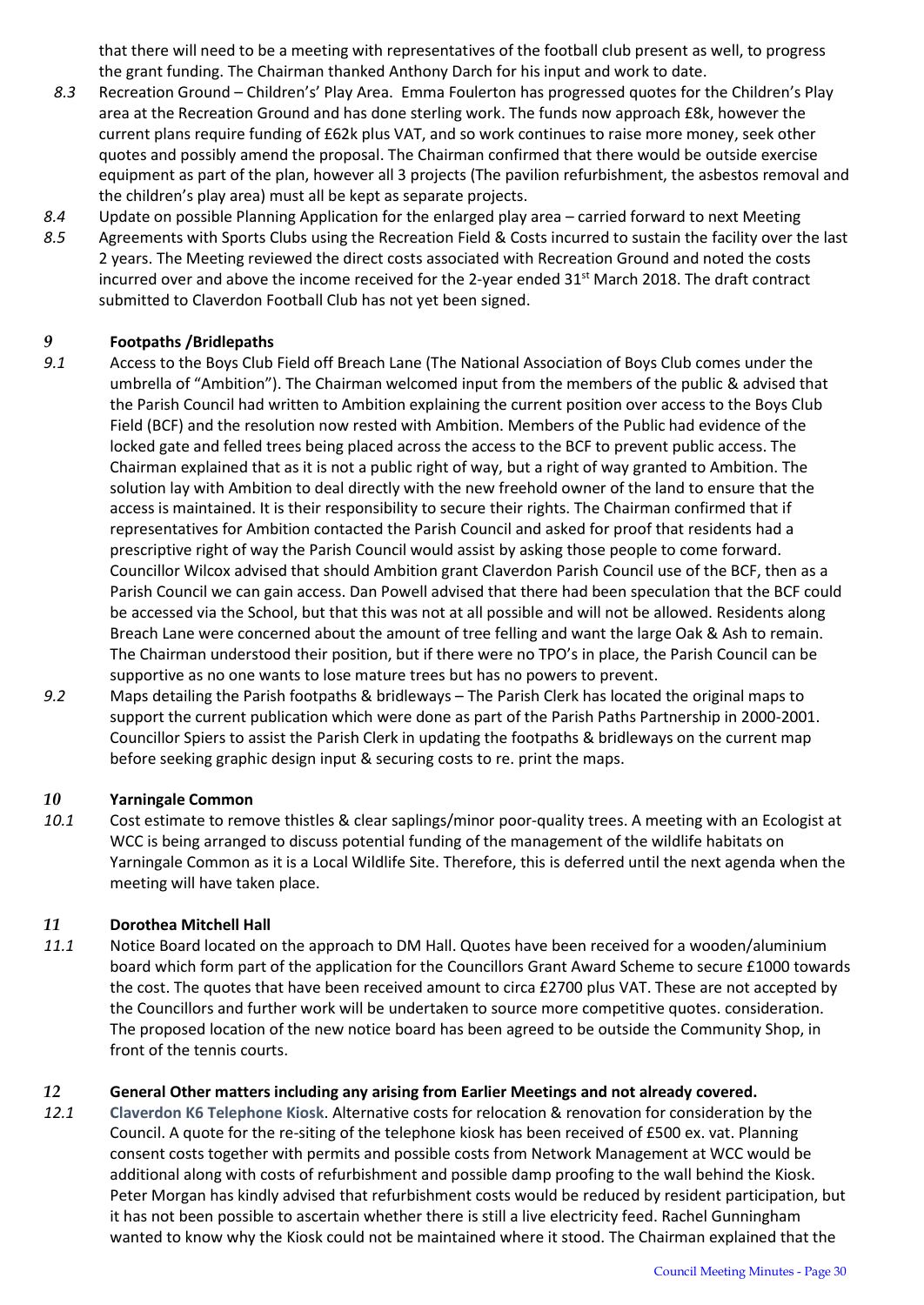decision to relocate the kiosk was dependant on all the other costs and permits from Network Management, planning consents and ancillary costs being determined first. Once collated, Councillors will assess whether it is cost effective to move the Kiosk. However, if the decision remained to relocate the kiosk, then the removal costs of £500 would be accepted.

*12.2* **Parking**- On pavements, verges & junctions and parking against the direction of travel at night. Councillor Wilcox explained the Highway code rule 244 - *You MUST NOT park partially or wholly on the pavement in London and should not do so elsewhere unless signs permit it. Parking on the pavement can obstruct and seriously inconvenience pedestrians, people in wheelchairs or with visual impairments and people with prams or pushchairs.* As this is a matter raised frequently by residents, Councillors agreed to highlight the issue in the Parish Magazine.

#### **13.0 Post Received**

**13.07**

*Meeting 04 September 2018 - Correspondence*

### **13.01 FW: Alcester Police North SNT. Latest Weekly Report. Sunday 1st July 2018**

Outcome of the Police Priorities Poll. No incidents reported in Claverdon

### **FW: Alcester Police North SNT. Latest Weekly Report. Sunday 8th July 2018**

Suspicious Circumstances. Langley Road, Claverdon. Vehicle parked in the layby by Beckswhite Wood. Caller concerned that the 4 to 5 males in the vehicle were 'up to no good' due to the isolated area. Caller added that

**13.02** another vehicle containing several males were parked in the layby earlier. 10.50pm Sunday 1<sup>st</sup> July. 0495 01/07/2018

## **13.03 John Horner - Arden Division - July Report**

County Councillor John Horner's report covers free school meals in summer holidays, the No Rogue Traders Scheme, Tobacco sniffer dogs, Arden Chairs & Clerks meeting & support for carers

## **13.04 Warwickshire CC - scam awareness email**

The email highlights the scams in operation - Tax fraud arrest scams, Bitcoin investment scams, Free solar panel health checks, & bogus BT callers, along with useful organisation to give advice and support & the relevant contact numbers

### **FW: Alcester Police North SNT. Latest Weekly Report. Sunday 15th July 2018**

**13.05** \*Burglary Residential. Lye Green, Claverdon. Rear UPVC door at premises "smashed in" and entry gained. Car key stolen. Between 1pm and 4.15pm Friday 13th July. 0329 13/07/2018

# **Coventry Solihull & Warwickshire Broadband Update - Leigh Hunt - WCC**

**13.06** Email providing hyperlinks to various sources of data on who has & who hasn't got superfast broadband. Maps & data links to find out about progress in your area

### **Stratford On Avon District Planning Authority - Phil Grafton**

Letter advising that the delegated powers for determining planning applications have changed. From 16th July there is no distinction between major and minor planning applications and regardless of the size of the development, if the Parish Council objects to the application, then it will be referred to the Planning Committee.

# **FW: Alcester Police North SNT. Latest Weekly Report. Sunday 22nd July 2018**

Attempted theft 18th July- 5.25pm. Public House, Station Road, Claverdon. Male seen trying to unscrew the ashtray off the wall of the pub. He was unsuccessful and drove off in the light Blue 2-door Peugeot. He was described as a white male, 5', mid 40's with several teeth missing. The last three letters of the registration number were similar to 'PCE'.

### **13.08 Stratford District Member Briefing**

Free briefing sessions to be held on 9th & 23rd August 2018 - Councillor Briefings - Planning Consultation.

### **13.09 Morag Haymes - Stratford District Council - Broadband Connectivity**

Broadband Connectivity Open Day at SDC Offices on 20th September 2018. Broadband voucher scheme for those who are eligible to get vouchers from suppliers to secure broadband - residential & business can apply

# **13.1 WCC Notice- Crime Stoppers Launches "County Lines "Campaign -**

Details of a new campaign to raise awareness of 'county lines' serious and organised crime has reached Warwickshire, with the backing of the county's Police and Crime Commissioner, Philip Seccombe.

#### **13.11 FW: Alcester Police North SNT. Latest Weekly Report. Sunday 5th August 2018**

Latest report from Alcester Police North circulated. There were no entries for Claverdon

# **13.12 WALC course on Parking & Highways**

Course free to members of WALC at Stratford on Avon Race Course on 6th September commencing 5pm on parking and who is responsible for the highways

## **13.13 Arden Chairs & Clerks Meeting - John Horner**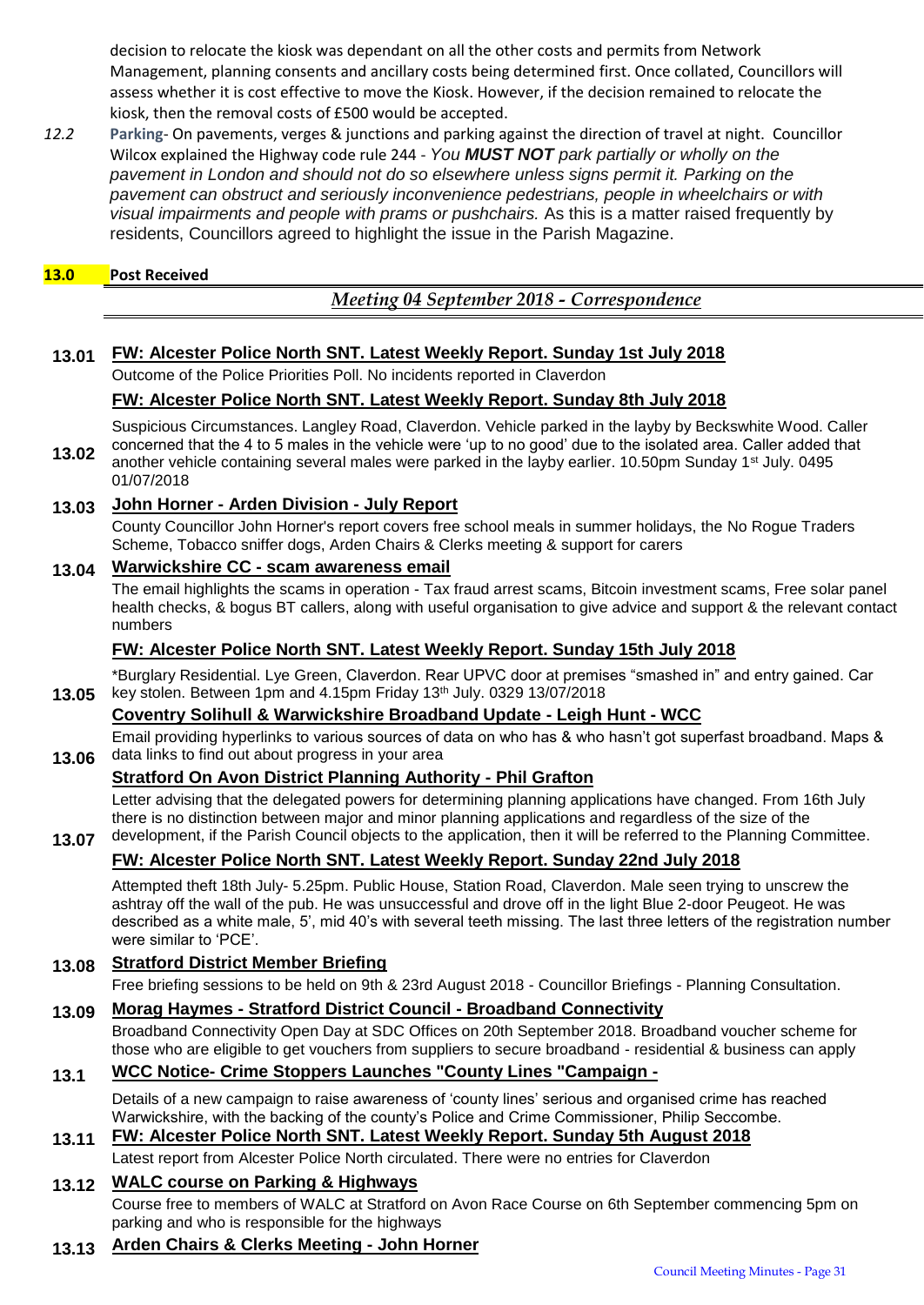John Horner has advised that the next Arden Chairs & Clerks meeting is at 2pm on 26th September at Henley Fire Station. The Agenda covers Police Matters, Communities Grants, Small Road Safety schemes and AOB.

#### **13.14 CPRE Email Bulletin**

The Bulletin contained recent changes to the NPPF which deny developers the ability to avoid building affordable homes based upon the price of the land being prohibitive to do so and achieve their required levels of profit. It also contains an article on Green Belt.

## **13.15 County Councillor John Horner's August Report**

The report covers WCC accounts, the gigabyte Voucher Scheme, No Rogue Traders & Support for Carers **13.16 WCC - Temporary Road closure of Kington Lane/Kington Road Claverdon**

The temporary close is expected between 10-9-18 and 14-9-18. Local affected residents will be notified directly by **WCC** 

#### **13.17 FW: Alcester Police North SNT. Latest Weekly Report. Sunday 26th August 2018**

Suspicious Circumstances. Church Road, Claverdon. Alarm activation at house. Caller reported that torch lights and possibly two persons seen. Area searched by police – no trace.

Suspicious Circumstances. Kington Lane, Claverdon. A vehicle that had driven onto driveway, drove off at speed when realised someone was in. The vehicle is a dark coloured Seat with a registration number ending in 'DWC'.

#### **14.0 Finance –**

- **14.1** To authorise payments due to date and approve the account projection to end of September 2018. After review at the Meeting, the Chairman proposed acceptance of the account projection and this was seconded by Councillor Wilcox.
- **14.2** Councillor Wilcox highlighted the additional hours worked by the Parish Clerk and proposed that in accordance with the contract of employment and upon an approved schedule of additional hours, that the Parish Council reimburse the Clerk for the additional hours. This was seconded by Councillor Spiers & Councillor Dargan.

| Date      | <b>Item</b>                                                                                             |            | Current<br>Account |               | Deposit         | Total      |
|-----------|---------------------------------------------------------------------------------------------------------|------------|--------------------|---------------|-----------------|------------|
|           |                                                                                                         | Cheque No  | <b>Deposits</b>    | <b>Debits</b> | <b>Accounts</b> |            |
| 31 Jul 18 | <b>Balance</b>                                                                                          |            | £31,782.82         |               | £36,400.01      | £68,182.83 |
|           | <b>Payments for Approval</b>                                                                            |            |                    |               |                 |            |
| 25 Jul 18 | Repairs to play areas fencing at Recreation Ground                                                      | 2206       |                    | £240.00       |                 | (E240.00)  |
| 13 Aug 18 | Mowing verges for July & strimming the bridle path from Lye<br>Green Rd to Yarningale & the Henley Road | 2207       |                    | £630.00       |                 | (E630.00)  |
| 13 Aug 18 | Charges for mowing the Recreation Ground for July 18                                                    | 2208       |                    | £300.00       |                 | (E300.00)  |
| 13 Aug 18 | Clerk's net salary for July 18                                                                          | 2209       |                    | £428.45       |                 | (E428.45)  |
| 6 Aug 18  | Electricity at the Pavilion 21-6-18 to 21-7-18                                                          | <b>DD</b>  |                    | £19.88        |                 | (E19.88)   |
|           | <b>Item</b>                                                                                             | Amount     |                    |               |                 |            |
|           | Office Allowance                                                                                        | £18.00     |                    |               |                 |            |
|           | Postage -12 2nd class stamps                                                                            | £6.96      |                    |               |                 |            |
|           | HP Instant Ink for Printer to 12/7/18                                                                   | £13.99     |                    |               |                 |            |
|           | Travel Including 44.8 Vehicle Miles                                                                     | £20.16     |                    |               |                 |            |
|           | Data Protection Fee                                                                                     | £40.00     |                    |               |                 |            |
|           | Timpson - 2 keys for gate to Recreation Field                                                           | £10.00     |                    |               |                 |            |
|           | Total                                                                                                   | £109.11    |                    |               |                 |            |
| 21 Aug 18 | Clerk's expenses for July/Aug 18                                                                        | 2210       |                    | £109.11       |                 | (E109.11)  |
| 15 Aug 18 | Water Plus. Water charges at Recreation Ground for August                                               | <b>DD</b>  |                    | £26.43        |                 | (E26.43)   |
| 22 Aug 18 | Neighbourhood Planning Consultancy Costs for 30/07/18                                                   | 2211       |                    | £252.00       |                 | (E252.00)  |
|           |                                                                                                         |            |                    |               |                 |            |
|           | Receipts and /or Transfers                                                                              |            |                    |               |                 |            |
| 6 Aug 18  | Lloyds Bank - Compensation                                                                              | <b>TFR</b> | £50.00             |               |                 | £50.00     |
| 6 Aug 18  | Lloyds Bank - Refund of Costs following complaint                                                       | <b>TFR</b> | £21.00             |               |                 | £21.00     |
|           | Interest on Reserve and Deposit Accounts                                                                |            |                    |               | £33.73          | £33.73     |
|           |                                                                                                         |            |                    |               |                 |            |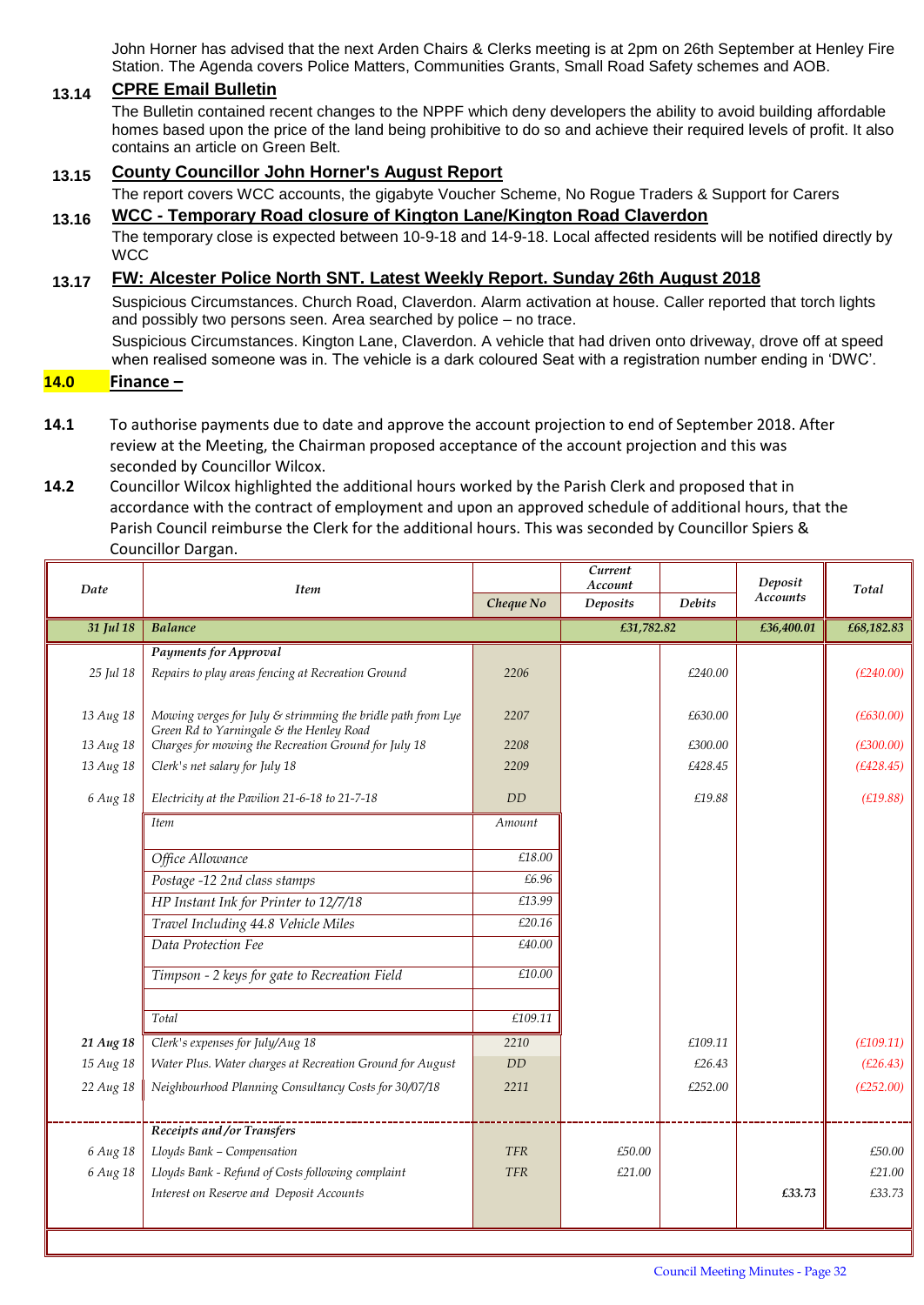| Date      | <b>Item</b>                                          |            | Current<br>Account |               | Deposit                    | Total      |
|-----------|------------------------------------------------------|------------|--------------------|---------------|----------------------------|------------|
|           |                                                      | Cheque No  | <b>Deposits</b>    | <b>Debits</b> | <b>Accounts</b>            |            |
| 31 Aug 18 | <b>Balance</b>                                       |            | £29,847.95         |               | £36,433.74                 | £66,281.69 |
|           | <b>Payments for Approval</b>                         |            |                    |               |                            |            |
| 4 Sep 18  | August verges mowing & Lye Green mowing              | 2212       |                    | £300.00       |                            | (E300.00)  |
| 4 Sep 18  | St. Michaels Road Notice Board & Bench paint with    | 2213       |                    | £159.60       |                            | (E159.60)  |
| 4 Sep 18  | waterproof stain<br>Clerk's net salary for August 18 | 2214       |                    | £428.45       |                            | (E428.45)  |
| 15 Sep 18 | Water charges at Recreation Ground for September 18  | <b>DD</b>  |                    | £26.43        |                            | (E26.43)   |
| 6 Sep 18  | Electricity charges for Pavilion to 21st August 18   | <b>DD</b>  |                    | £16.39        |                            | (E16.39)   |
| 12 Feb 01 | Clerk's August 18 Expenses                           | 2215       |                    | £50.99        |                            | (E50.99)   |
|           | <b>Item</b>                                          | Amount     |                    |               |                            |            |
|           | HP Instant Ink for Printer to 12/8/18                | £7.99      |                    |               |                            |            |
|           | Office Allowance                                     | £18.00     |                    |               |                            |            |
|           |                                                      |            |                    |               |                            |            |
|           | Travel including 35.0 Vehicle Miles                  | £15.75     |                    |               |                            |            |
|           | Land Registry Search Charges re. Breach Lane Fields  | £6.00      |                    |               |                            |            |
|           | Stationary - Printer paper                           | £3.25      |                    |               |                            |            |
|           | Total                                                | £50.99     |                    |               |                            |            |
|           |                                                      |            |                    |               |                            |            |
|           | Receipts and /or Transfers                           |            |                    |               |                            |            |
|           | Interest on Reserve and Deposit Accounts             |            |                    |               | £0.04                      | £0.04      |
|           |                                                      |            |                    |               |                            |            |
| Date      | <b>Item</b>                                          |            | Current<br>Account |               | Deposit<br><b>Accounts</b> | Total      |
|           |                                                      | Cheque No  | Deposits           | <b>Debits</b> |                            |            |
| 30 Sep 18 | <b>Projected Balance</b>                             | £28,866.09 |                    | £36,433.78    | £65,299.87                 |            |

# **15.0 Meeting Dates**

15.1 Dates agreed to end of the year are: 2<sup>nd</sup> October 2018, 6<sup>th</sup> November 2018, 4<sup>th</sup> December 2018, 8<sup>th</sup> January 2019, 5th February 2019, 5th March 2019 & 2nd April 2019